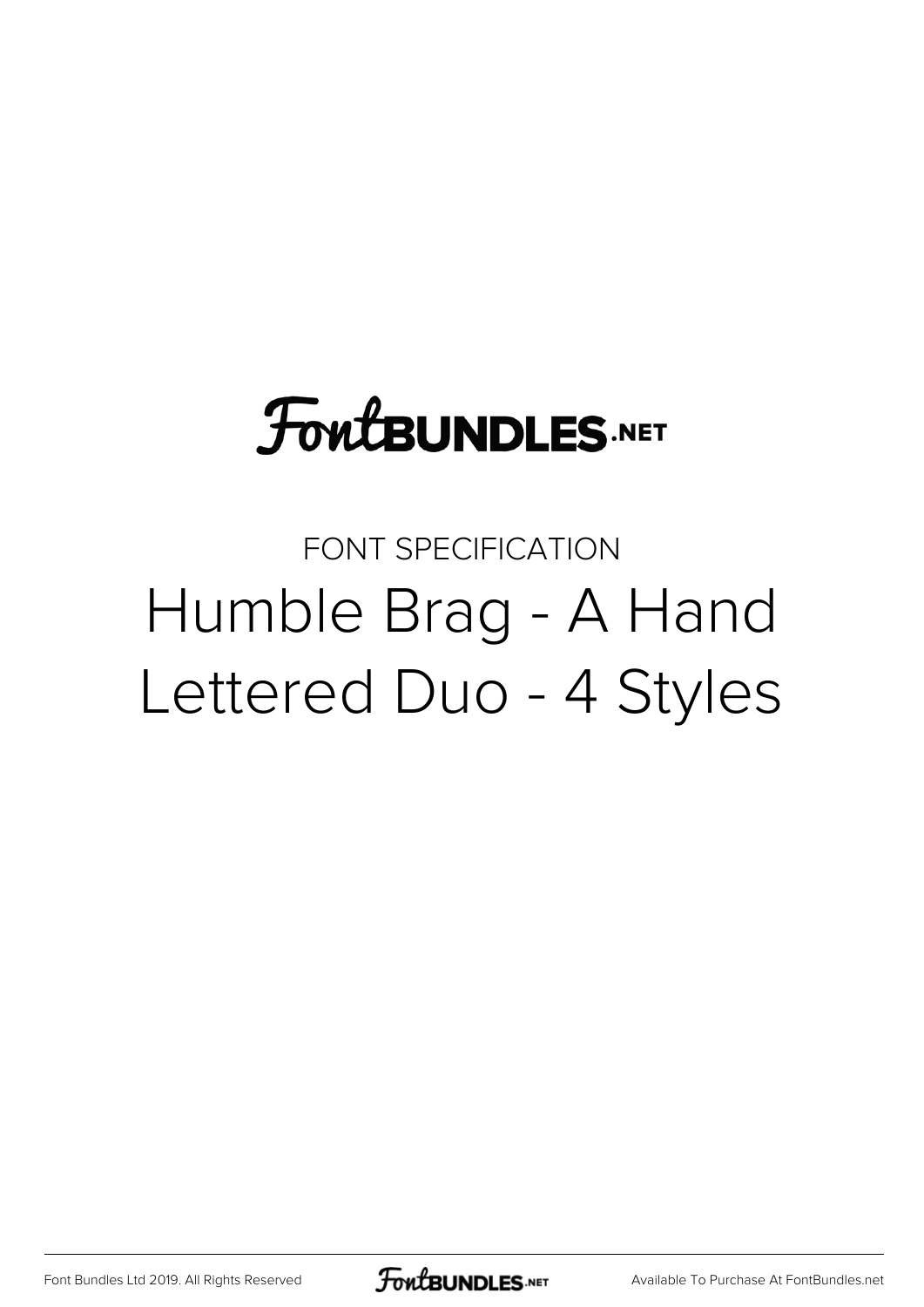#### CLN-HumbleBrag - Regular

**Uppercase Characters** 

## **ABCDFFGHIJKIMNOPQRSTUVWX**  $Y<sub>1</sub>$

Lowercase Characters

### ABCDEFGHIJKLMNOPQRSTUVWX  $Y \mathcal{T}$

**Numbers** 

#### 0123456789

Punctuation and Symbols



All Other Glyphs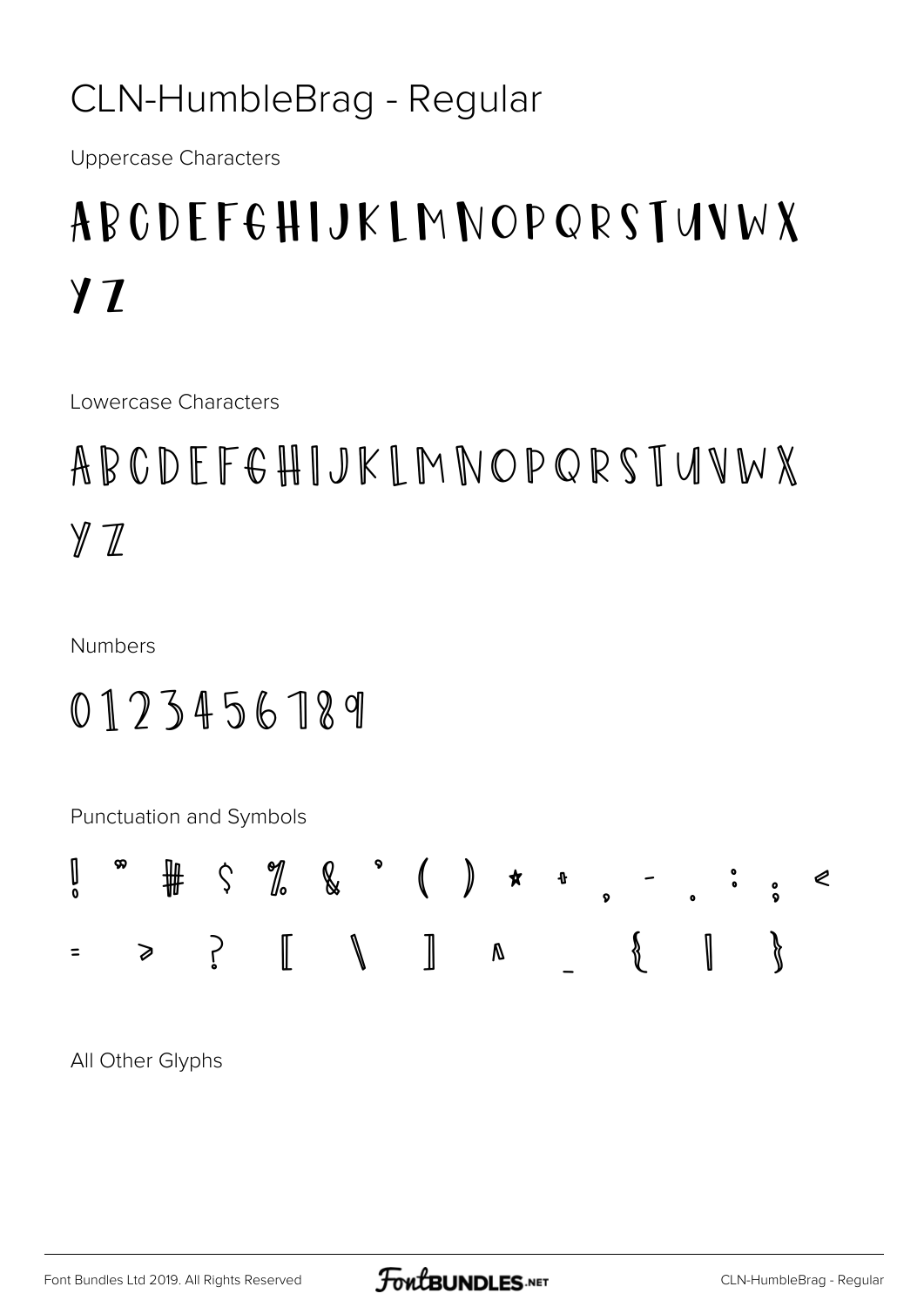|  |                                                                                                                                                                                                                                                                                                                                                             |  | A A A A A A C E E       |  |
|--|-------------------------------------------------------------------------------------------------------------------------------------------------------------------------------------------------------------------------------------------------------------------------------------------------------------------------------------------------------------|--|-------------------------|--|
|  |                                                                                                                                                                                                                                                                                                                                                             |  | $E E I I I I N O O$     |  |
|  |                                                                                                                                                                                                                                                                                                                                                             |  | 0 0 0 0 0 0 0 0 1 0 1 1 |  |
|  |                                                                                                                                                                                                                                                                                                                                                             |  | S A A A A A A C E       |  |
|  |                                                                                                                                                                                                                                                                                                                                                             |  | $E E E I I I I N O$     |  |
|  |                                                                                                                                                                                                                                                                                                                                                             |  | 0 0 0 0 0 0 1 1 1 1 1   |  |
|  | $\begin{picture}(160,170) \put(0,0){\vector(1,0){100}} \put(150,0){\vector(1,0){100}} \put(150,0){\vector(1,0){100}} \put(150,0){\vector(1,0){100}} \put(150,0){\vector(1,0){100}} \put(150,0){\vector(1,0){100}} \put(150,0){\vector(1,0){100}} \put(150,0){\vector(1,0){100}} \put(150,0){\vector(1,0){100}} \put(150,0){\vector(1,0){100}} \put(150,0){$ |  | $\boxtimes$             |  |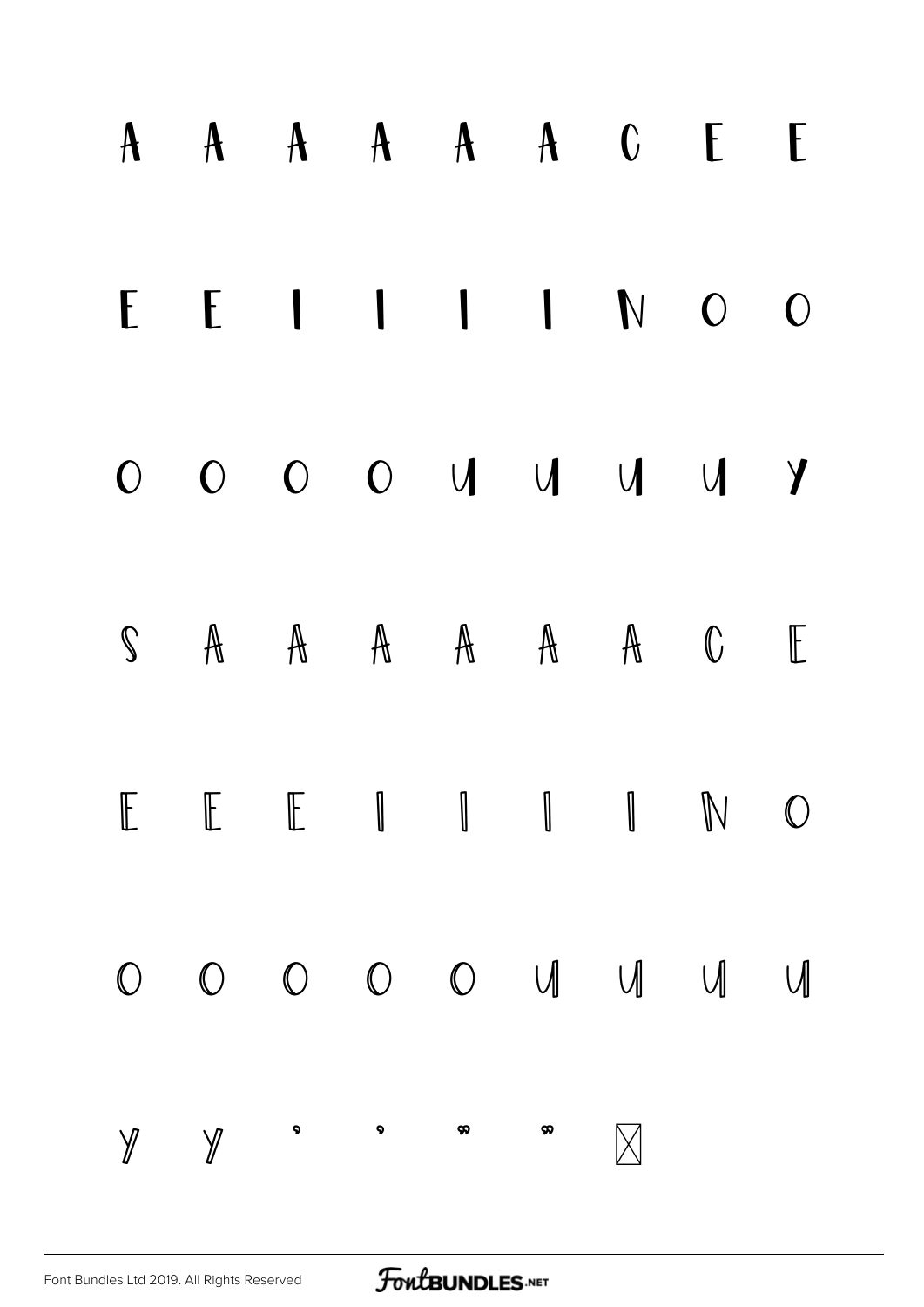#### CLN-HumbleBrag2 - Regular

**Uppercase Characters** 

### ABCDFFGHIJKI MNOPORSTUNW  $X \nsubseteq Z$

Lowercase Characters

ABCDEFGHIJKIMNOPQRSTUNW  $X Y Z$ 

**Numbers** 

#### 0123456189

Punctuation and Symbols



All Other Glyphs